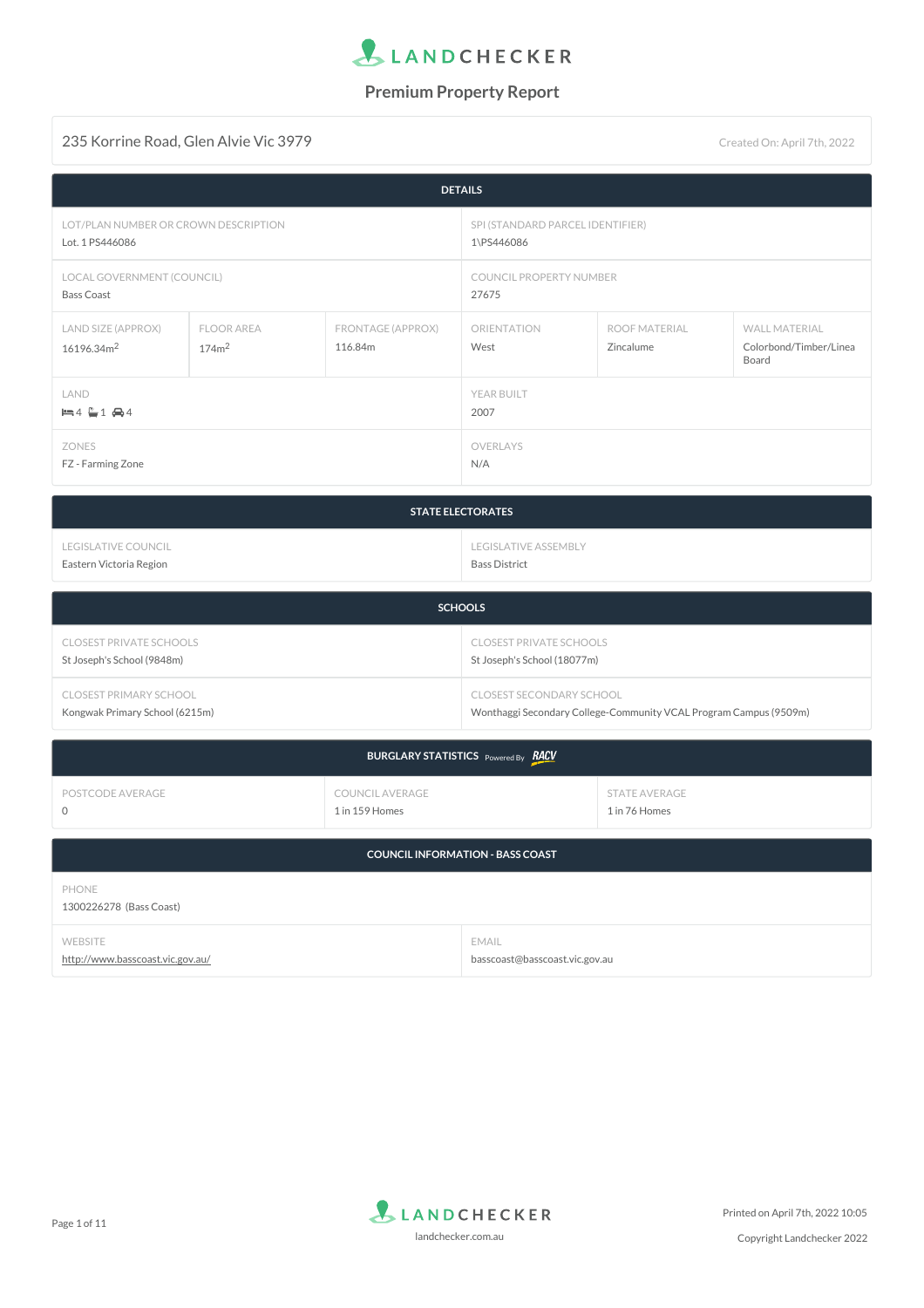

#### 235 Korrine Road, Glen Alvie Vic 3979 Created On: April 7th, 2022

| RECENT PLANNING SCHEME AMENDMENTS (LAST 90 DAYS)                                                                                                                                                                                                                                                                                                                                                                                                                                                          |
|-----------------------------------------------------------------------------------------------------------------------------------------------------------------------------------------------------------------------------------------------------------------------------------------------------------------------------------------------------------------------------------------------------------------------------------------------------------------------------------------------------------|
| C161basc The amendment rezones the land at 2295 Loch Wonthaggi Road, Ryanston (more accurately described as Lot 3 on Plan of Subdivision 305196F) from the Public Use<br>Zone to the Farming Zone.                                                                                                                                                                                                                                                                                                        |
| APPROVED 31/03/2022                                                                                                                                                                                                                                                                                                                                                                                                                                                                                       |
| VC219 The Amendment changes the VPP and all planning schemes in Victoria to support the ongoing operation of extractive industry across Victoria and increase amenity<br>protections for nearby accommodation.                                                                                                                                                                                                                                                                                            |
| APPROVED 22/03/2022                                                                                                                                                                                                                                                                                                                                                                                                                                                                                       |
| $VC214$ This amendment will amend the public land exemptions in clause 52.18 (State of emergency and recovery exemptions) to apply to a broad range of uses.<br>APPROVED 11/03/2022                                                                                                                                                                                                                                                                                                                       |
| VC209 Amendment VC209 facilitates the end of the Secondary Dwelling Pilot Program by deleting clause 51.06 (Secondary dwelling) from the Victoria Planning Provisions and<br>the Greater Bendigo, Kingston, Moreland and Murrindindi planning schemes. The amendmen                                                                                                                                                                                                                                       |
| APPROVED 08/03/2022                                                                                                                                                                                                                                                                                                                                                                                                                                                                                       |
| VC200 The amendment introduces exemptions for projects carried out by or on behalf of the Head, Transport for Victoria, and makes the Minister for Planning the responsible<br>authority for planning permit applications made by or behalf of the Head, Transport                                                                                                                                                                                                                                        |
| APPROVED 17/02/2022                                                                                                                                                                                                                                                                                                                                                                                                                                                                                       |
| VC212 The amendment makes changes to Clause 35.07 (Farming Zone) and to Clause 66.05 (Notice of permit applications under State standard provisions) to support the ongoing<br>operation of wind energy facilities and amenity protections for nearby accommodation                                                                                                                                                                                                                                       |
| APPROVED 09/02/2022                                                                                                                                                                                                                                                                                                                                                                                                                                                                                       |
| VC202 VC202 introduces a definition for 'Rural worker accommodation' in clauses 73.03 (Land Use Terms) and 73.04 (Nesting Diagrams), and permit requirements to facilitate<br>this type of accommodation in the Farming Zone (FZ).                                                                                                                                                                                                                                                                        |
| APPROVED 09/02/2022                                                                                                                                                                                                                                                                                                                                                                                                                                                                                       |
| VC199 General VC                                                                                                                                                                                                                                                                                                                                                                                                                                                                                          |
| APPROVED 03/02/2022                                                                                                                                                                                                                                                                                                                                                                                                                                                                                       |
| VC205 The amendment introduces a new Transport Zone to replace the Road Zone and Public Use Zone Schedule 4. The amendment also makes consequential changes.                                                                                                                                                                                                                                                                                                                                              |
| APPROVED 20/01/2022                                                                                                                                                                                                                                                                                                                                                                                                                                                                                       |
| PROPOSED PLANNING SCHEME AMENDMENTS                                                                                                                                                                                                                                                                                                                                                                                                                                                                       |
| C151 The amendment proposes to implement the recommendations of the Cowes Activity Centre Plan by updating local policies, rezoning land, introducing new schedules to the<br>General Residential Zone, removing the Design and Development Overlay from land parcels, introducing new schedules to the Design and Development Overlay and Development<br>Plan Overlay, and including the Cowes Activity Centre Plan and the Phillip Island and San Remo Visitor Economy Strategy as reference documents. |

#### EXHIBITION 14/06/2018

Rezones approximately 53 Ha of land north of Cape Paterson from Farming Zone to the General Residential Zone and removes the Significant Landscape Overlay and Environment Significance Overlay. Applies a Development Plan Overlay to this and a wider ar... [C136basc](http://www.planning.vic.gov.au/schemes-and-amendments/browse-amendments?query=C136basc&f.Scheme%257CplanningSchemeName=Bass+Coast)

SUBMISSIONS UNDER ASSESSMENT 27/02/2020

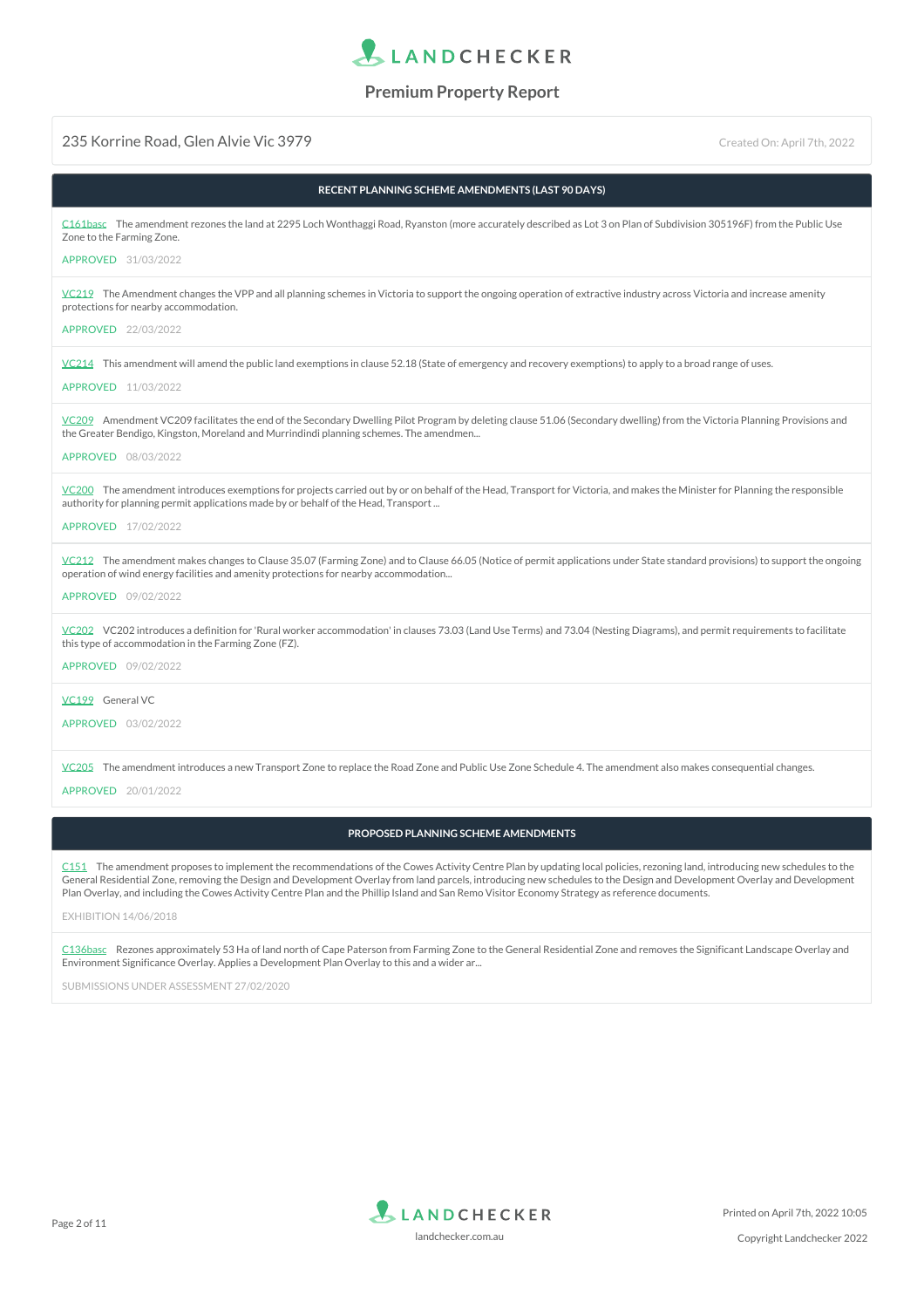

235 Korrine Road, Glen Alvie Vic 3979 Created On: April 7th, 2022



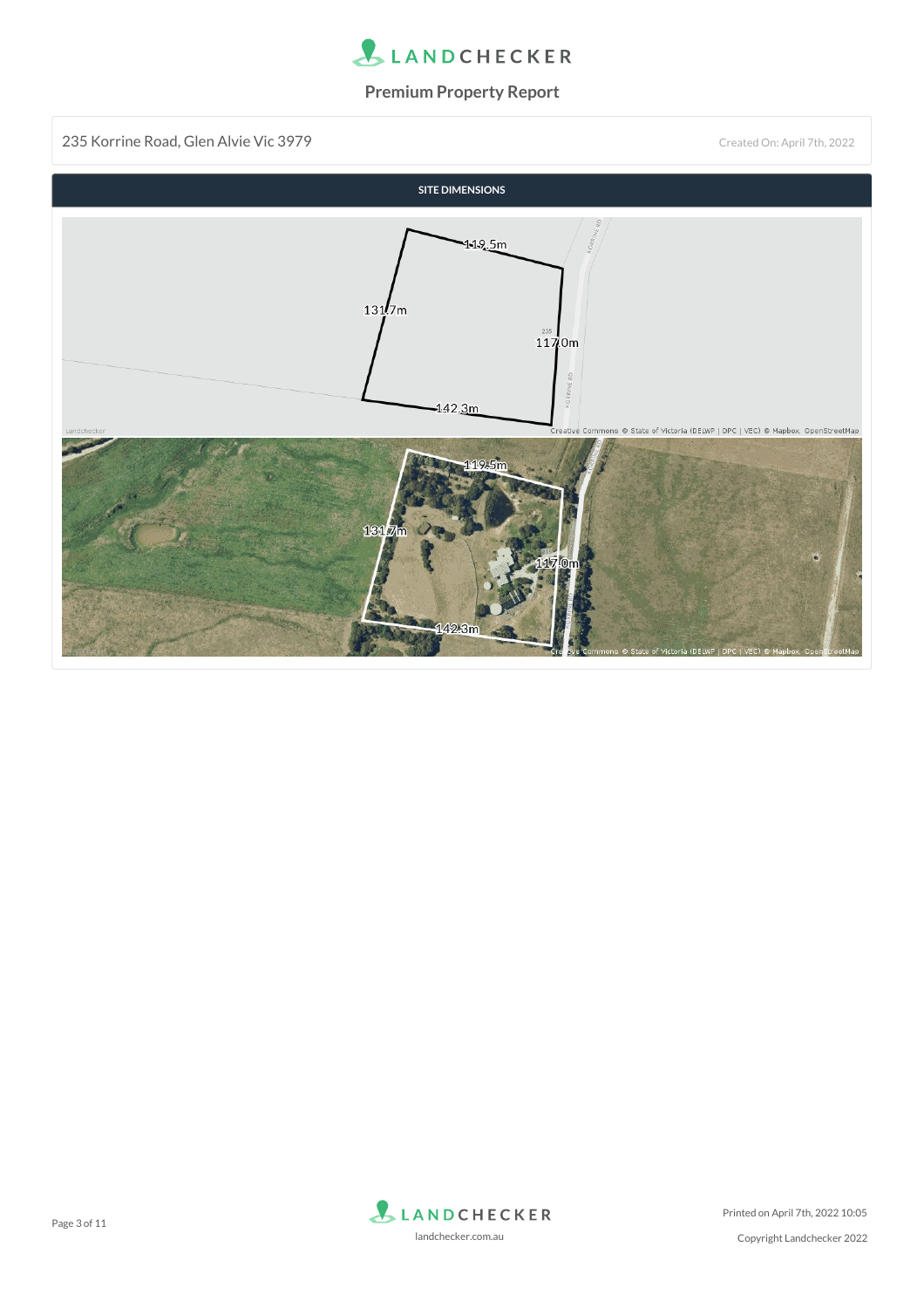

235 Korrine Road, Glen Alvie Vic 3979 Created On: April 7th, 2022



#### **FZ** - Farming Zone

To provide for the use of land for agriculture. To encourage the retention of productive agricultural land. To ensure that non-agricultural uses, including dwellings, do not adversely affect the use of land for agriculture. To encourage the retention of employment and population to support rural communities. To encourage use and development of land based on comprehensive and sustainable land management practices and infrastructure provision. To provide for the use and development of land for the specific purposes identified in a schedule to this zone.

#### **[Farming](https://planning-schemes.api.delwp.vic.gov.au/schemes/vpp/35_07.pdf) Zone**

#### [Schedule](https://planning-schemes.api.delwp.vic.gov.au/schemes/basscoast/ordinance/35_07s01_basc.pdf) to the Farming Zone

For confirmation and detailed advice about this planning zone, please contact BASS COAST council on **1300226278**.

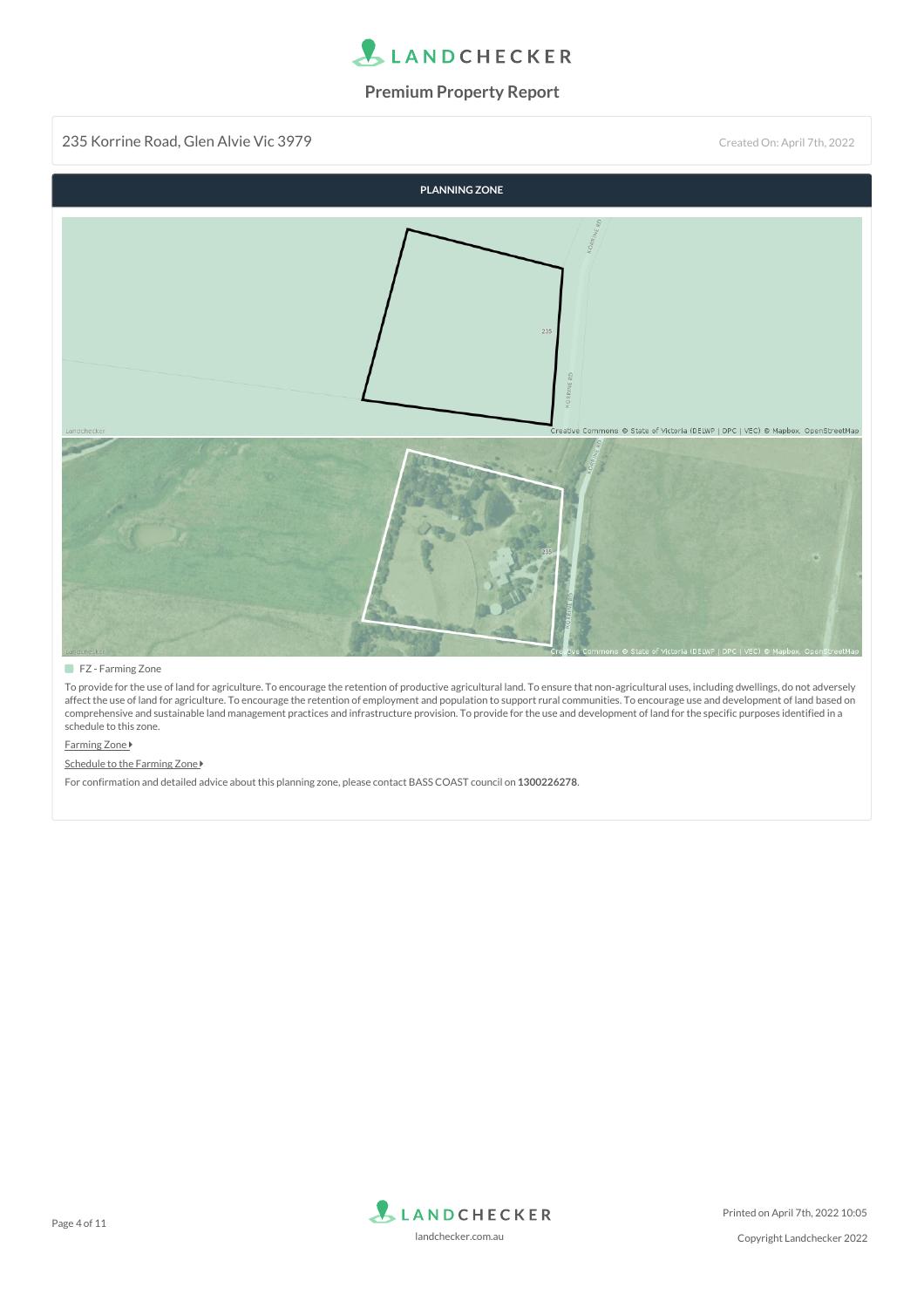

235 Korrine Road, Glen Alvie Vic 3979 Created On: April 7th, 2022



For confirmation and detailed advice about these planning overlays, please contact BASS COAST council on **1300226278**.

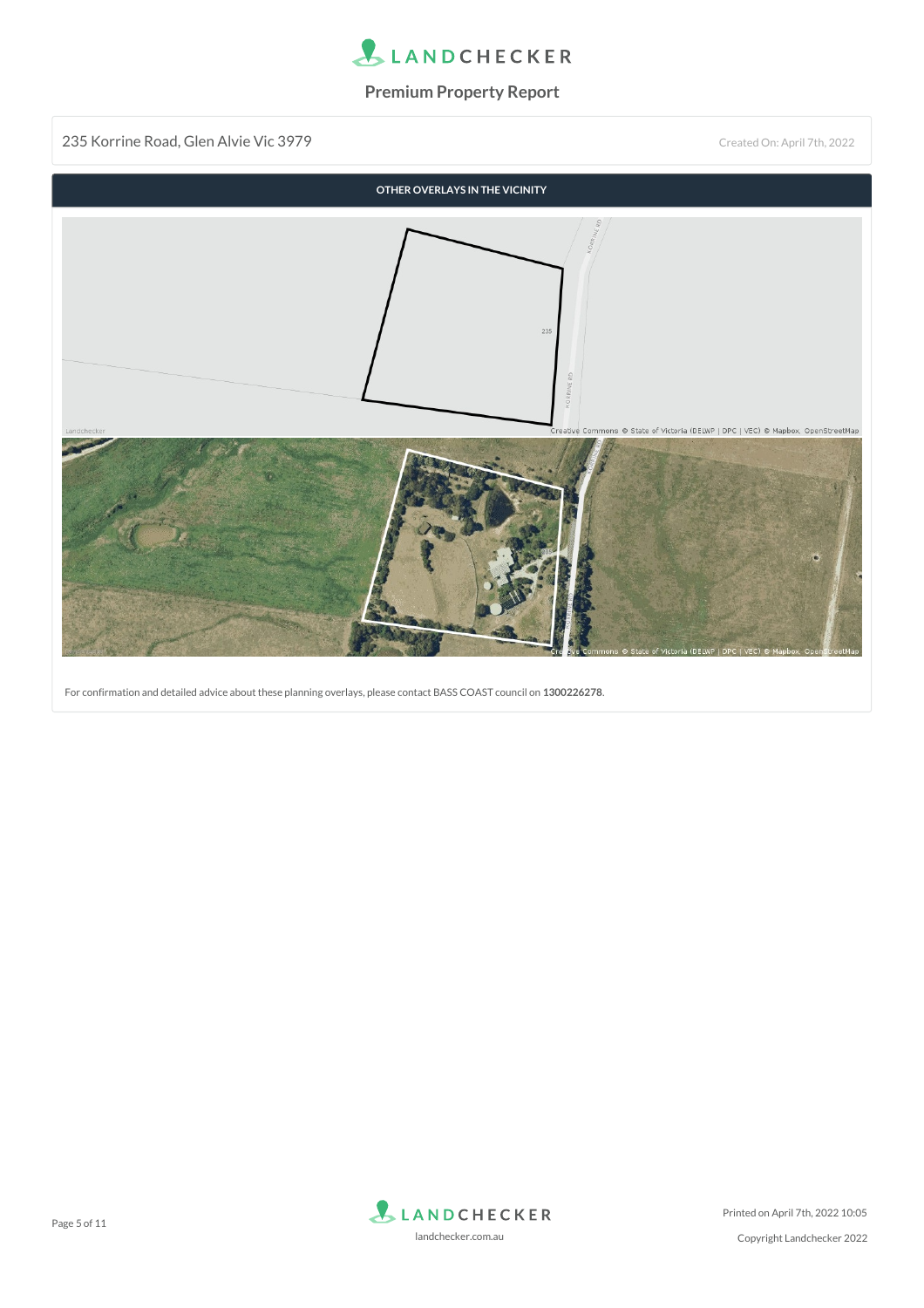

235 Korrine Road, Glen Alvie Vic 3979 Created On: April 7th, 2022

**RECENT SALES IN THE VICINITY**

No nearby recent sales data available for this property.

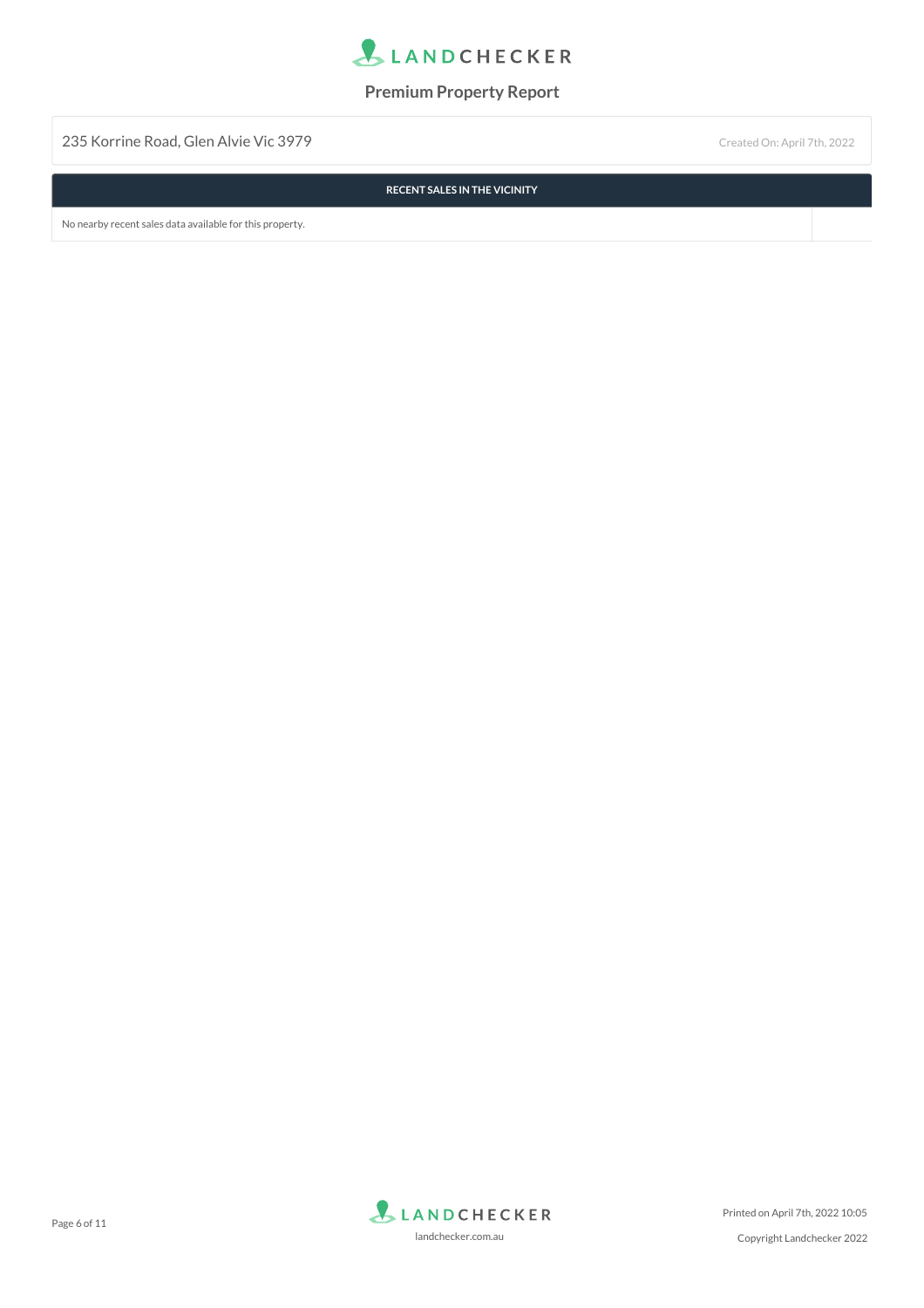

235 Korrine Road, Glen Alvie Vic 3979 Created On: April 7th, 2022

|                                                                                                                                 | PLANNING PERMIT HISTORY        |                                                                                                           |
|---------------------------------------------------------------------------------------------------------------------------------|--------------------------------|-----------------------------------------------------------------------------------------------------------|
| No planning permit data available for this property.                                                                            |                                |                                                                                                           |
|                                                                                                                                 | <b>NEARBY PLANNING PERMITS</b> |                                                                                                           |
|                                                                                                                                 |                                | 235<br><b>CORRINE</b><br>Creative Commons @ State of Victoria (DELWP   DPC   VEC) @ Mapbox, OpenStreetMap |
| APPROVED 200211<br>205 Korrine Road, Glen Alvie<br>Extension to existing dwelling in the FZ                                     | 27th November 2020             |                                                                                                           |
| For confirmation and detailed advice about these planning permits, please contact the responsible council:<br><b>BASS COAST</b> |                                |                                                                                                           |

1300226278

Permit information last updated on 06/04/2022

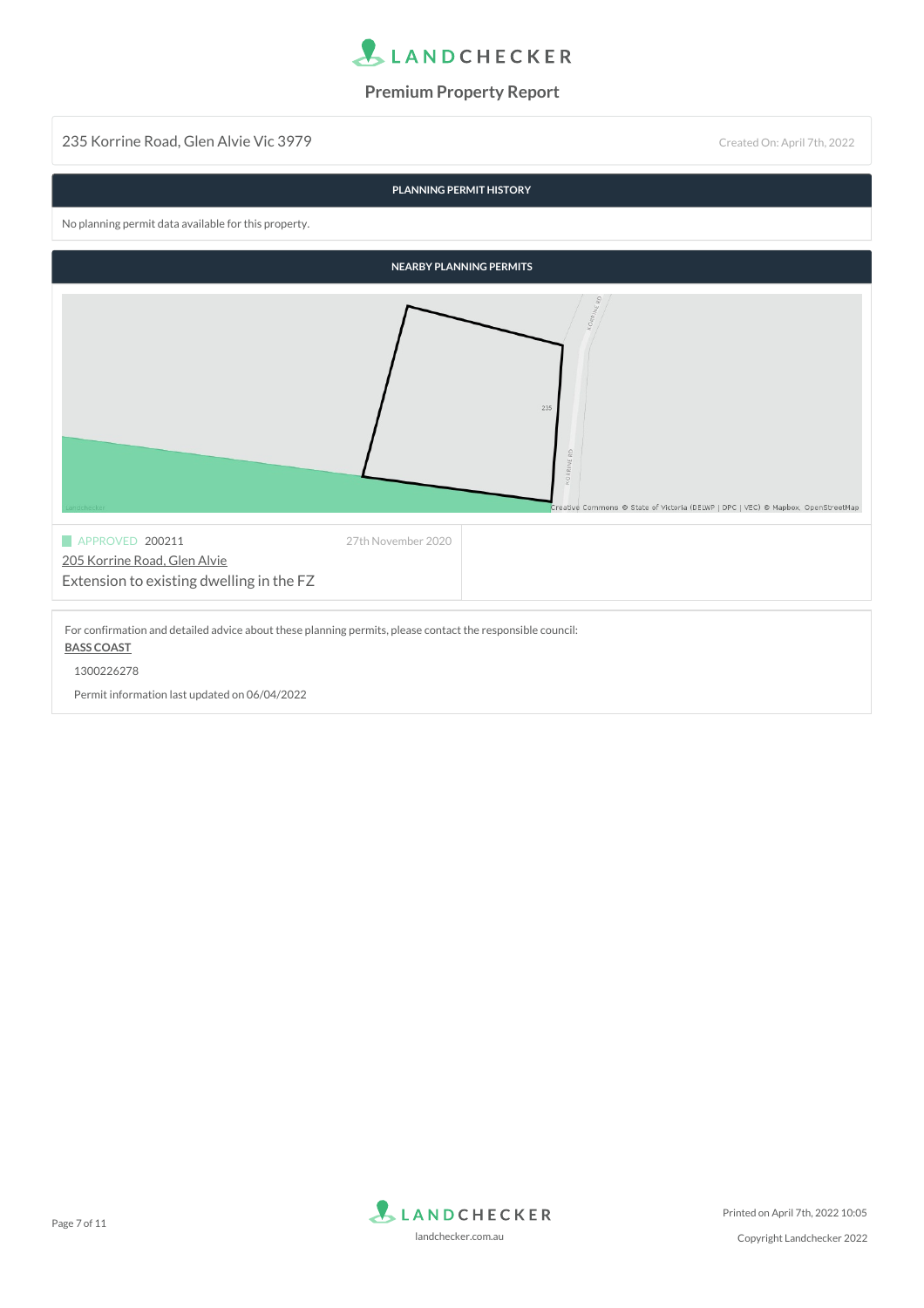

235 Korrine Road, Glen Alvie Vic 3979 Created On: April 7th, 2022 **ABORIGINAL CULTURAL HERITAGE SENSITIVITY**  $\overline{1}$ ative Commons © State of Victoria (DELWP | DPC | VEC) © Mapbox, OpenStreetMap

**Aboriginal Cultural Heritage Sensitivity** 

This property is within, or in the vicinity of, one or more areas of cultural heritage sensitivity. This data is provided to assist with the decisions in relation to proposed activities on the property.

For confirmation and detailed advice about the cultural sensitivity of the property, please visit the Victorian [Aboriginal](https://www.aboriginalvictoria.vic.gov.au/victorian-aboriginal-heritage-register) Heritage Register .

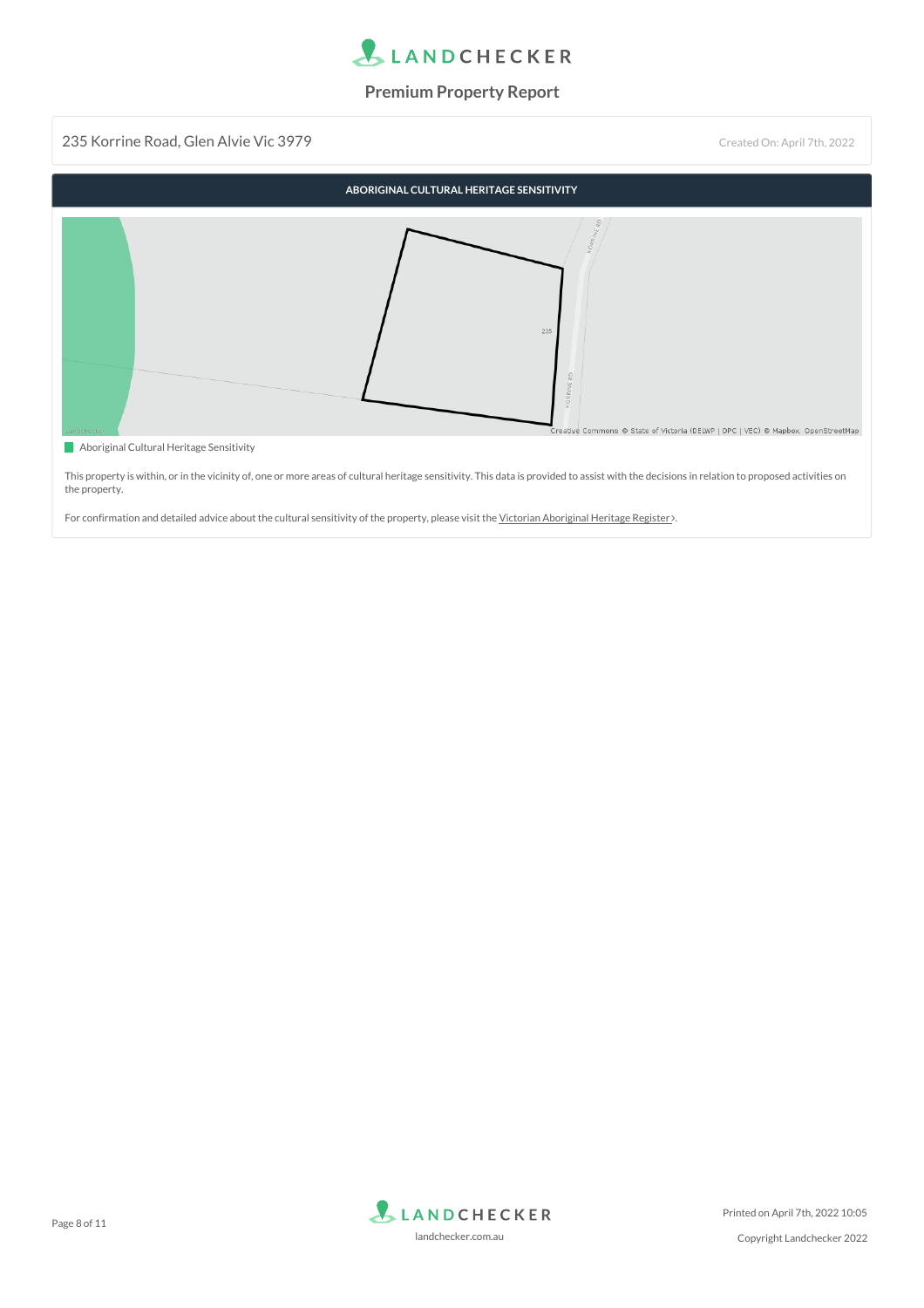

235 Korrine Road, Glen Alvie Vic 3979 Created On: April 7th, 2022



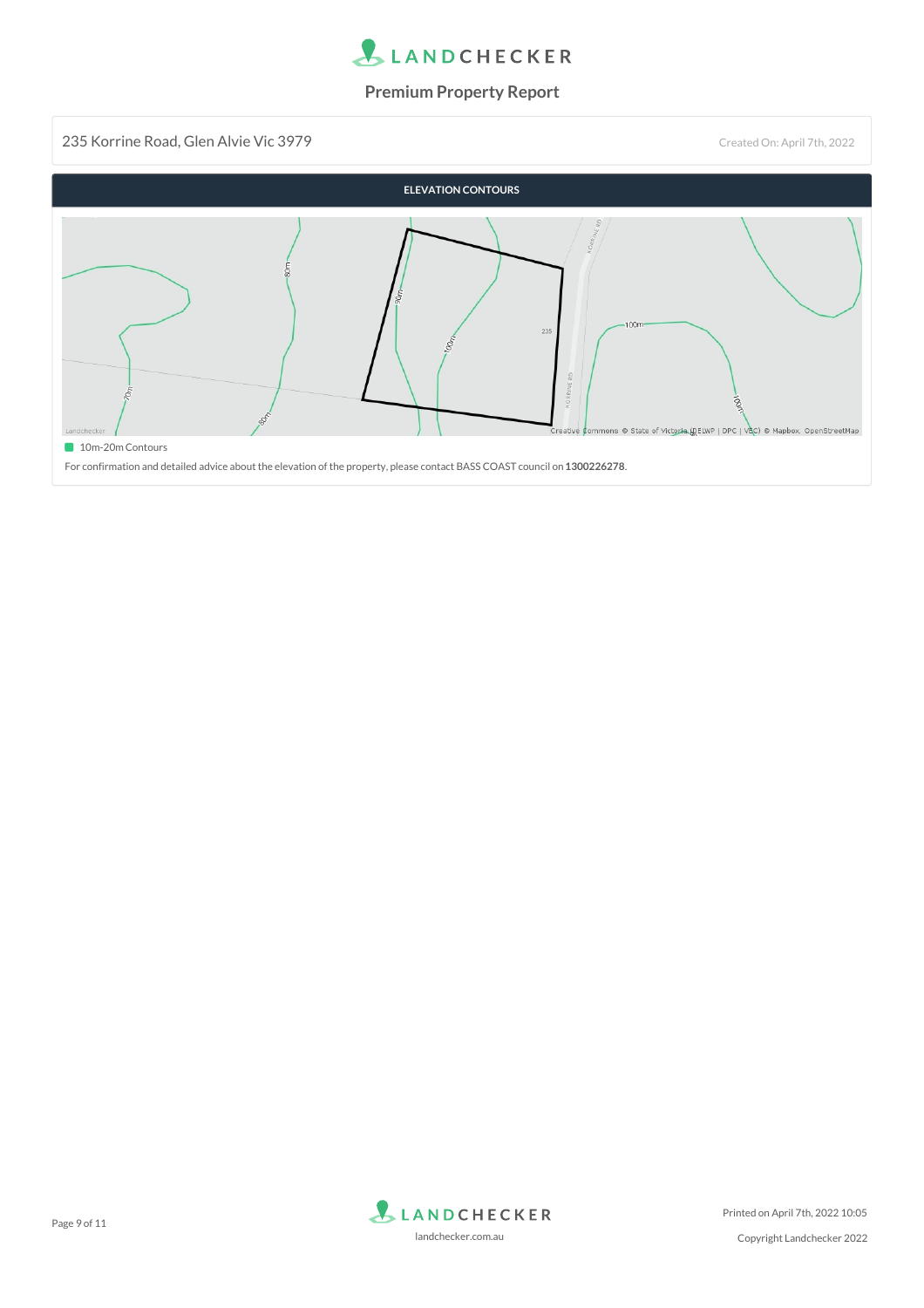

235 Korrine Road, Glen Alvie Vic 3979 Created On: April 7th, 2022